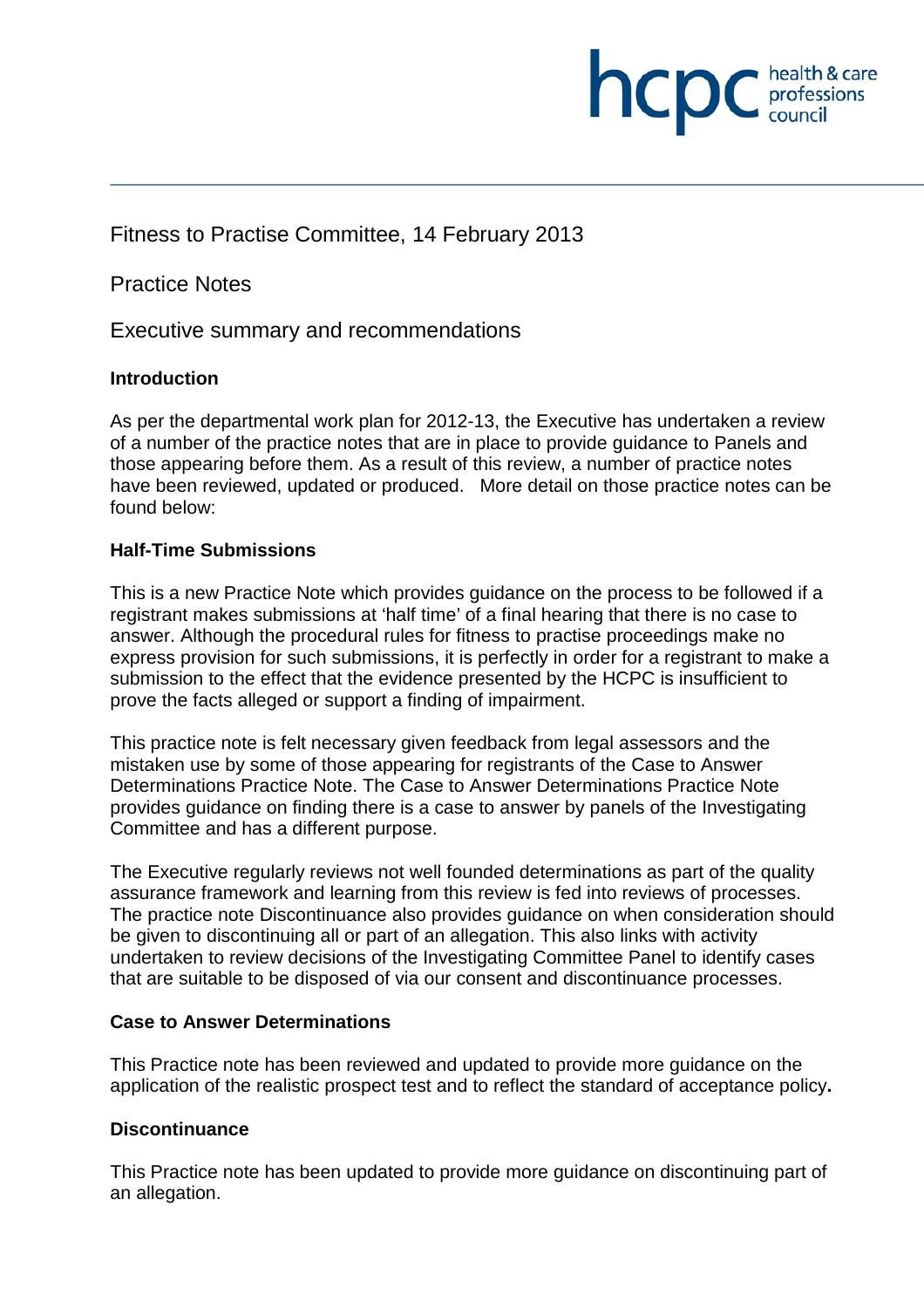#### **Interim Orders**

This Practice note has been updated to provide more guidance on adjourning/postponing interim order application hearings and to clarify the section on review, variation, revocation and replacement.

#### **Postponement and Adjournment of Proceedings**

A footnote in this practice note has been updated to the Head of Adjudication to nominate individuals to consider requests for postponement and adjournment.

The changes to current practice notes are marked as tracked changes for ease of reference.

#### **Decision**

The Committee is asked to

- (a) discuss the Practice Notes:
	- Half-Time Submissions
	- Case to Answer Determinations
	- Discontinuance
	- Interim Orders
	- Postponement and Adjournment of Proceedings
- (b) recommend their approval by Council

#### **Background information**

A number of practice notes have been produced to aid panels that make decisions relating to fitness to practise cases. Their purpose is also to assist those who appear before them on matters of law and procedure. They do not override the provisions sets out with HCPC's legislation. However, the Executive do keep the practice notes under regular review and ensure that they are updated to take into account relevant case law, legislation and good practice.

#### **Resource implications**

None

#### **Financial implications**

None

#### **Appendices**

Practice Note - Half-Time Submissions Practice Note - Case to Answer Determinations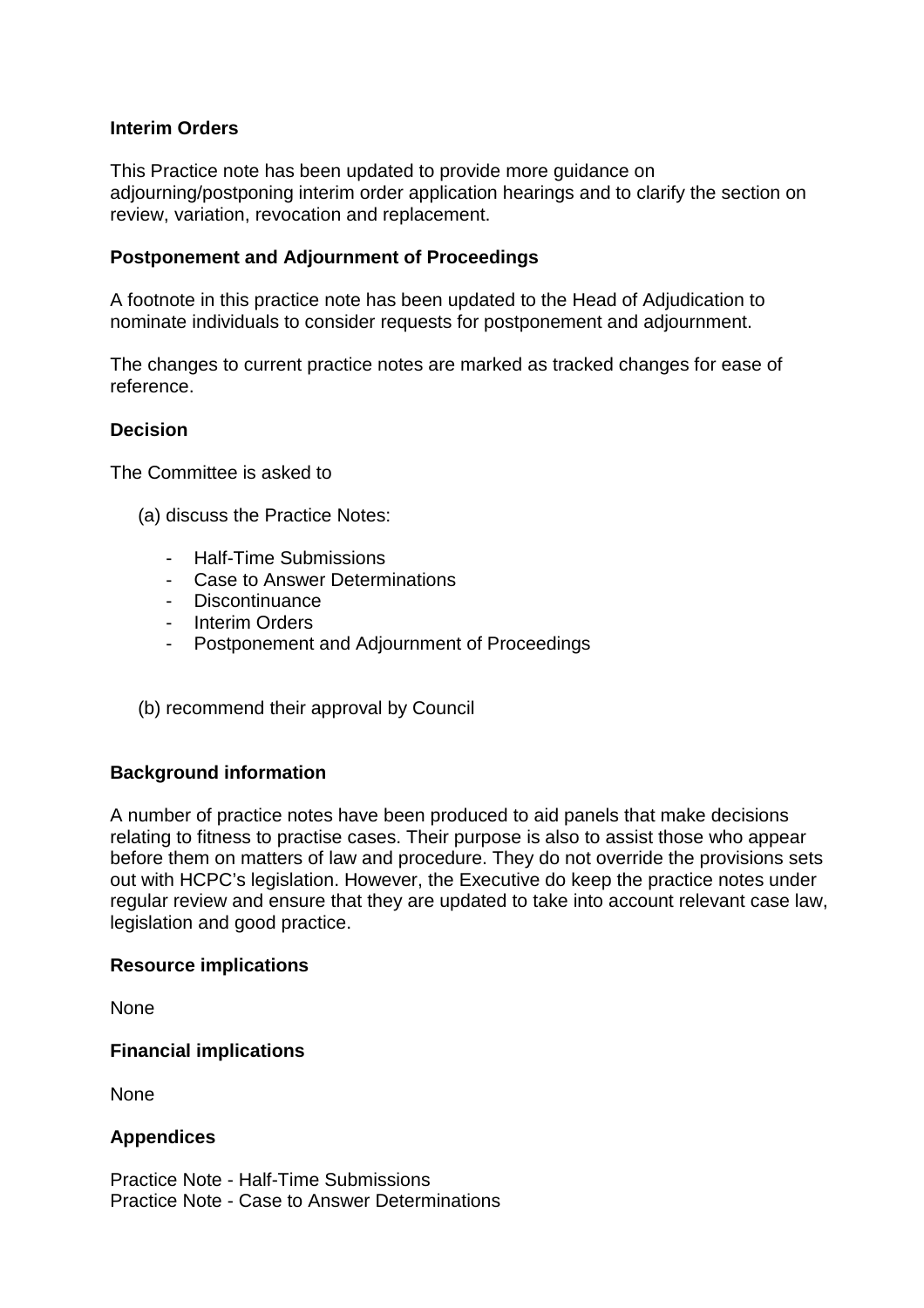Practice Note - Discontinuance Practice Note - Interim Orders Practice Note - Postponement and Adjournment of Proceedings

### **Date of paper**

04 February 2013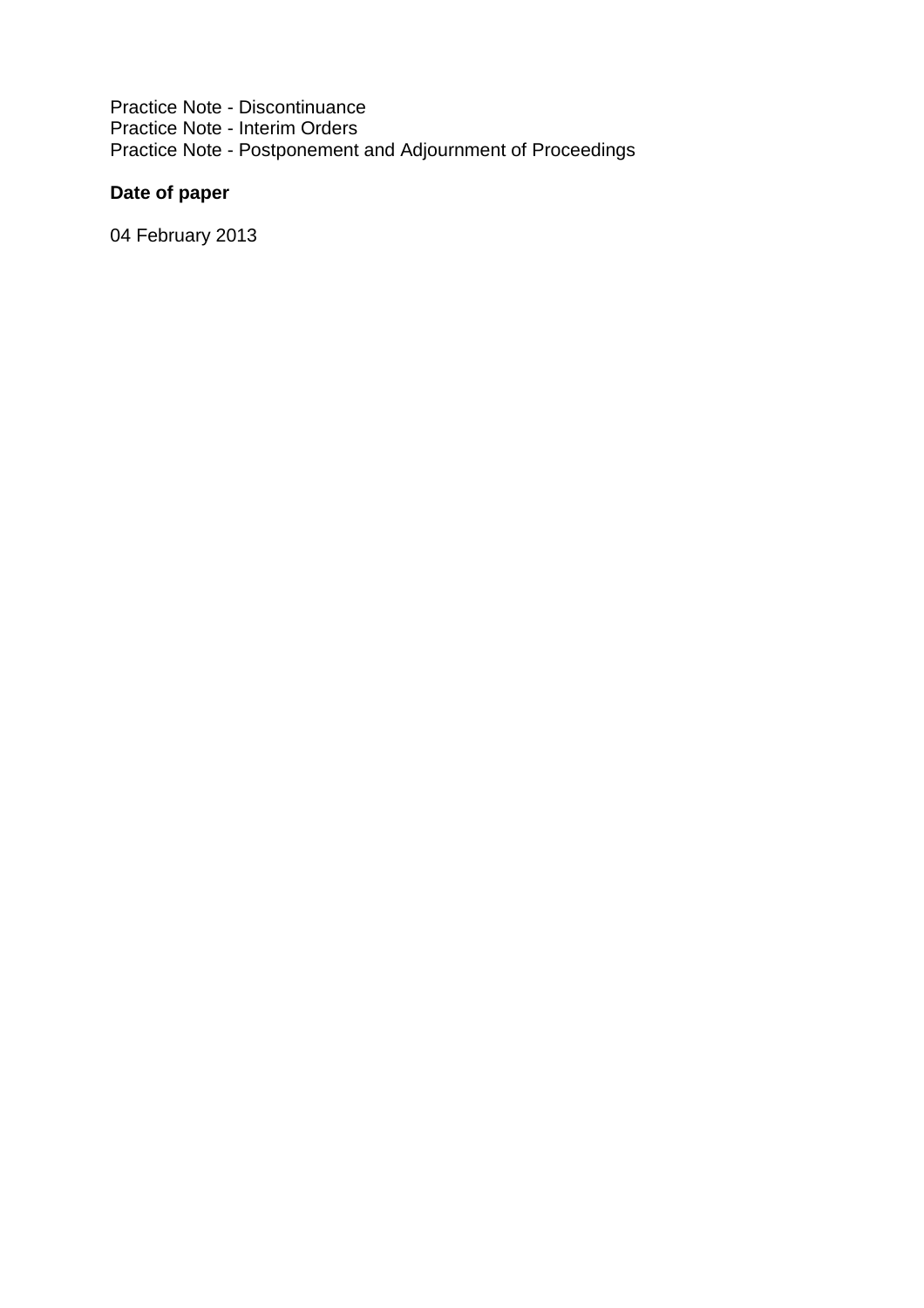# **health & care**

# **PRACTICE NOTE**

### **'Half-Time' Submissions**

This Practice Note has been issued by the Council for the guidance of Practice Committee Panels and to assist those appearing before them.

#### **Introduction**

A 'half-time' submission is a submission to the effect that the party which has the burden of proof, having presented its case, has failed to discharge that burden and, in consequence, that the case (or a part of it) should not proceed further.

The Procedural Rules<sup>1</sup> for fitness to practise (FTP) proceedings make no express provision for half-time submissions to be made at the conclusion of the HCPC's case, but it is perfectly acceptable for a Panel to consider and rule upon a half-time submission made by or on behalf of a registrant.

In FTP proceedings, a half-time submission will be put to the Panel on the basis that there is 'no case to answer'. This is not a challenge to the earlier 'case to answer' decision made by the Investigating Committee, but to the case which the HCPC has been put before the Panel at the hearing.

The burden of proving the facts alleged rests upon the HCPC. Whether those facts amount to the statutory ground of the allegation (e.g. misconduct) and, in turn, whether fitness to practise is impaired do not require separate proof but are matters of judgment for the Panel.<sup>2</sup>

No useful purpose is served by a Panel continuing proceedings if, based upon the case which the HCPC has been put before it, there is no real prospect of that burden being discharged or the Panel concluding that the facts amount to the statutory ground or that fitness to practise is impaired.

#### **Managing half-time submissions**

FTP proceedings are civil in nature, but share some of the characteristics of criminal proceedings, in the sense that they are not based upon a dispute between parties but upon an allegation made against the registrant by a public authority. Consequently, in dealing with half-time submissions, Panels should have regard to the test which applies in criminal proceedings laid down in *R v Galbraith: 3*

<sup>1</sup> HCPC (Investigating Committee) (Procedure) Rules 2003; HCPC (Conduct and Competence Committee) (Procedure) Rules 2003; HCPC (Health Committee) (Procedure) Rules 2003. 2

*CRHP v GMC and Biswas* [2006] EWHC 464 (Admin).

 $^3\,$  [1981] 1 WLR 1039, per Lord Lane CJ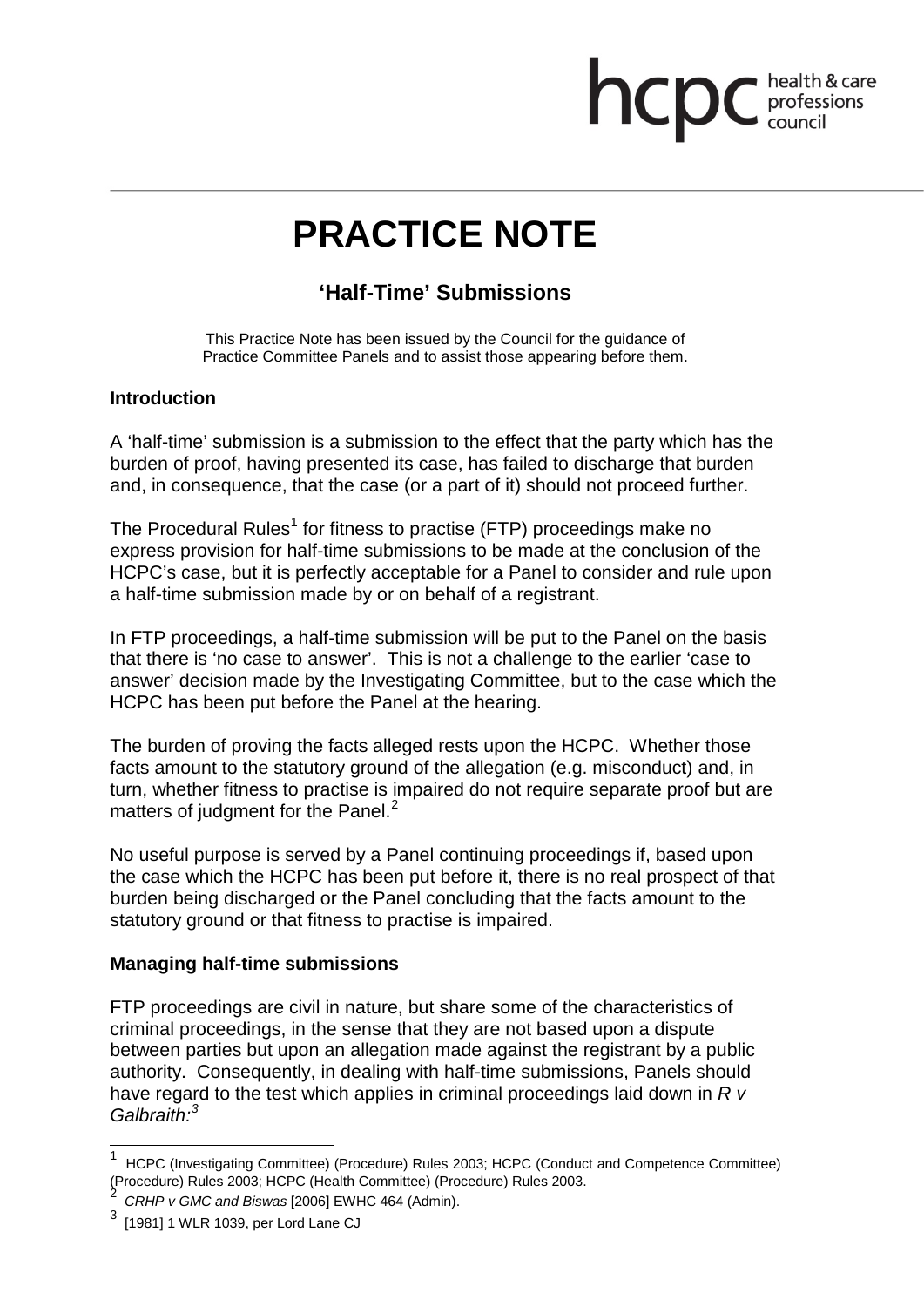*"If there is no evidence that the crime alleged has been committed by the defendant, there is no difficulty - the judge will stop the case. The difficulty arises where there is some evidence but it is of a tenuous character, for example, because of inherent weakness or vagueness or because it is inconsistent with other evidence.*

- *(a) Where the judge concludes that the prosecution evidence, taken at its highest, is such that a jury properly directed could not properly convict on it, it is his duty, on a submission being made, to stop the case.*
- *(b) Where however the prosecution evidence is such that its strength or weakness depends on the view to be taken of a witnesses reliability, or other matters which are generally speaking within the province of the jury and where on one possible view of the facts there is evidence on which the jury could properly come to the conclusion that the defendant is guilty, then the judge should allow the matter to be tried by the jury."*

In relation to half-time submissions in FTP proceedings, the approach which should be adopted by a Panel in respect of each disputed allegation (or element of an allegation) is first to address the following question:

1. has the HCPC presented any evidence upon which the Panel could find that allegation or element proved?

If not, then the answer is straightforward. The burden of proof has not been discharged and there is no case to answer in respect of that allegation or element.

If the HCPC has presented some relevant evidence, then the Panel should move on to address the following questions:

- 2. is the evidence so unsatisfactory in nature that the Panel could not find the allegation or element proved?
- 3. if the strength of the evidence rests upon the Panel's assessment of the reliability of a witness, is that witness so unreliable or discredited that the allegation or element is not capable of being proved?

In addressing these questions the Panel must take care in applying the burden and standard of proof, remembering that it is for the HCPC to prove the facts alleged and that the requisite standard of proof is the balance of probabilities. If either question is answered in the affirmative, then again there is no case to answer in respect of that allegation or element.

If the case proceeded to its conclusion, the decision of whether it is 'well founded' would require the Panel to determine whether, in its judgement, the facts alleged:

- amount to the statutory ground of the allegation (e.g. misconduct) and,
- in turn, establish that a registrant's fitness to practise is impaired.

Consequently, in dealing with any half-time submission, the Panel may also need to address those issues by answering the following question: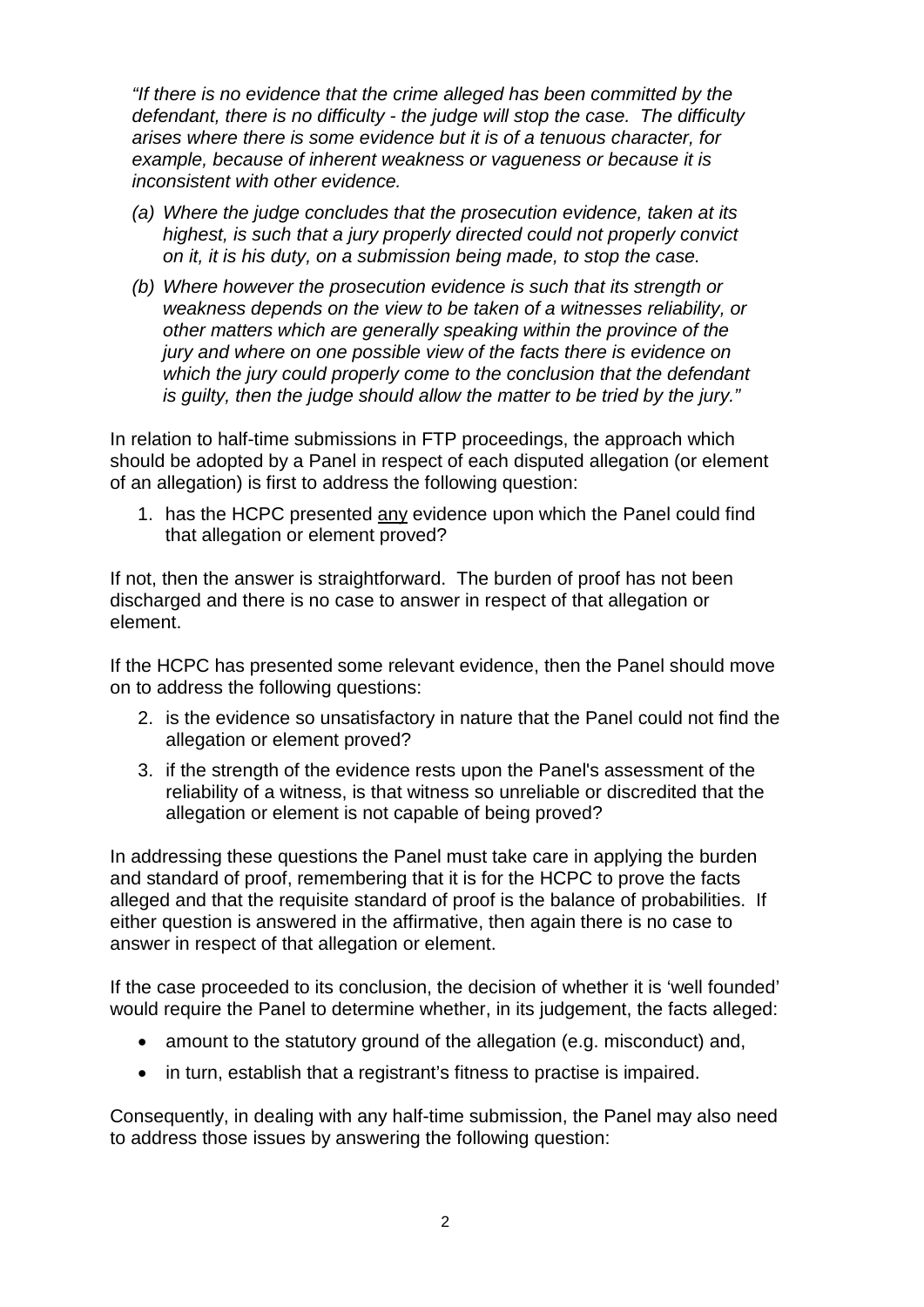- 4. is the evidence which the HCPC has presented such that, when taken at its highest, no reasonable Panel could properly conclude what is alleged amounts to:
	- (a) the statutory ground of the allegation; or
	- (b) impaired fitness to practise?

This question is likely to arise in one of two contexts, where

- where a submission is made to the effect that the evidence is unsatisfactory, for example, tenuous, vague, weak or inconsistent; or
- where some or all of the factual evidence is not disputed, but a submission is made to the effect that the allegation is misconceived, in that the facts proven or not in dispute are not sufficient to support a finding of the statutory ground or impairment.

If either limb of that question is answered in the affirmative then the Panel is entitled to conclude that there is no case to answer in respect of that allegation or element.

#### **Proceeding further**

Unlike a judge and Jury, Panels must decide matters of both law and fact. In dealing with half-time submissions Panels need to recognise that, having considered a submission, they may disagree with it. In that event, the Panel will need to proceed further, and hear any evidence that the registrant wishes to present and must do so objectively, retaining and applying an open mind in relation to all the facts at the end.

For that reason, in reaching a decision on any half-time submission, the Panel should disregard any evidence which the registrant has provided in advance but has not yet presented to the Panel and should only consider the evidence which has been presented by the HCPC.

**[March] 2013**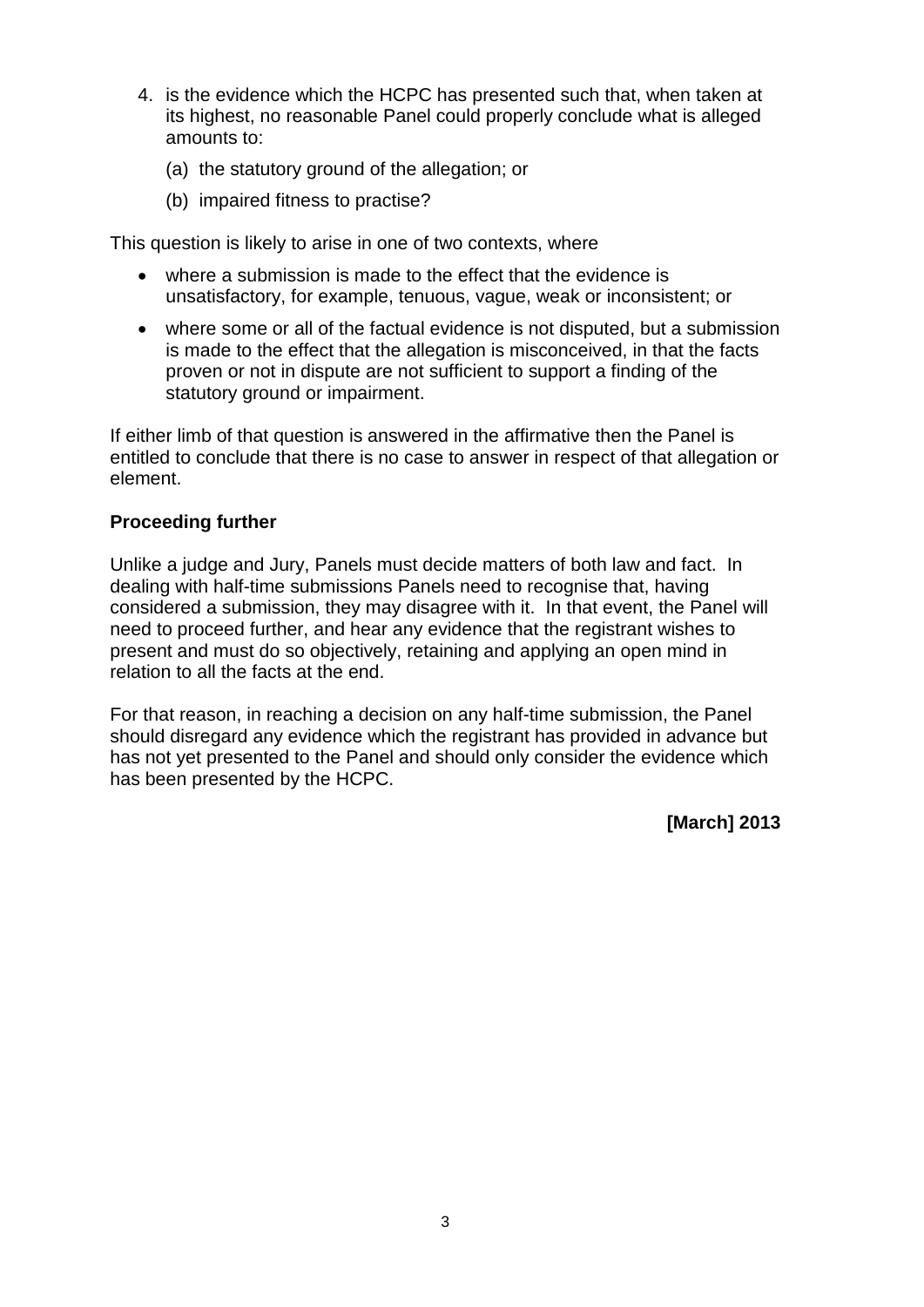## health & care<br>professions<br>council **ncpc**

# **PRACTICE NOTE**

## **"Case to Answer" Determinations**

This Practice Note has been issued by the Council for the guidance of Practice Committee Panels and to assist those appearing before them.

#### **Introduction**

Article 26(3) of the Health and Social Work Professions Order 2001<sup>1</sup> provides that, where an allegation is referred to the Investigating Committee, it shall consider, in the light of the information which it has been able to obtain and any representations or other observations made to it, whether in its opinion, there is a 'case to answer'.

#### **The 'realistic prospect' test**

In deciding whether there is a case to answer, the test to be applied by a Panel, based upon the evidence before it, is whether there is a 'realistic prospect' that the HCPC will be able to establish at a hearing that the registrant's fitness to practise is impaired.

That test (which in some proceedings is also known as the 'real prospect' test) is relatively simple to understand and apply. As Lord Woolf MR noted in *Swain v Hillman<sup>2</sup>* :

*"The words 'no real prospect of succeeding' do not need any amplification, they speak for themselves. The word 'real' distinguishes fanciful prospects of success… or, as [Counsel] submits, they direct the court to the need to see whether there is a 'realistic' as opposed to a 'fanciful' prospect of success."*

#### **Applying the test**

In determining whether there is a case to answer, the Panel must decide whether, in its opinion, there is a 'realistic prospect' that the HCPC (which has the burden of proof)<sup>3</sup> will be able to prove the facts alleged and, in consequence, that a Panel

 $\frac{1}{2}$  SI 2002/254

<sup>[2001] 1</sup> AIIER 91

That burden of proof only applies to findings of fact. Whether those facts amount to the statutory ground and constitute impairment is a matter of judgement for the Panel conducting the final hearing *CRHP v. GMC and Biswas [2006] EWHC 464 (Admin)*.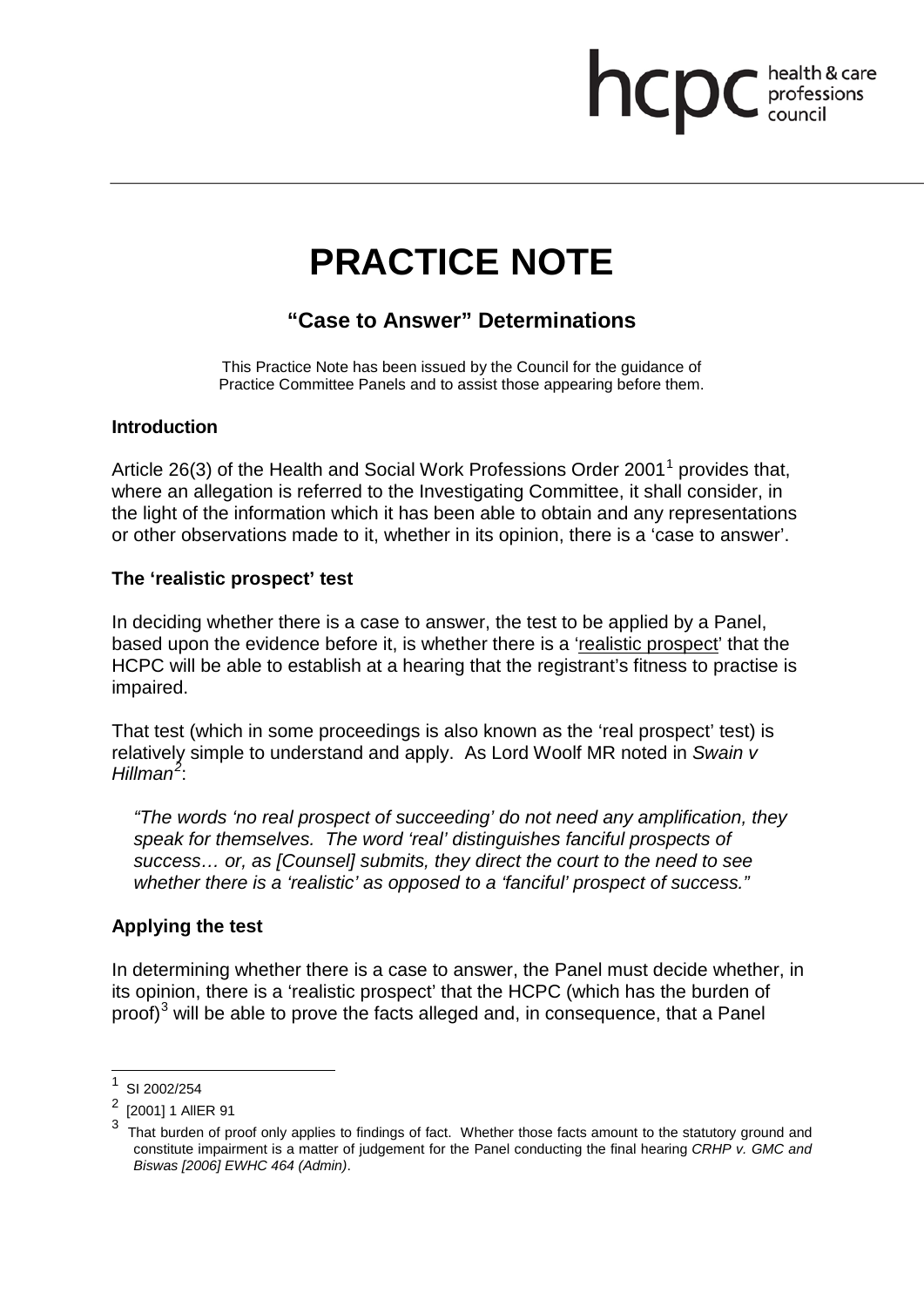which heard the case at a final hearing would determine that the registrant's fitness to practise is impaired.

The Panel only needs to be satisfied that there is a realistic or genuine possibility (as opposed to a remote or fanciful one) that the HCPC will be able to establish its case. The test does not require the Panel to be satisfied on the balance of probabilities or call for substantial inquiry, but still needs to be considered carefully. It is for the HCPC to prove the facts alleged, not for the registrant to disprove them. Wrongly concluding that there is a case to answer is not in the public interest. It is unfair to the registrant concerned and diverts regulatory resources from the protection of the public.

In reaching its decision, a Panel:

- should recognise that it is conducting a limited, paper-based, exercise and not seek to make findings of fact on the substantive issues;
- may assess the overall weight of the evidence but should not seek to resolve substantial conflicts in the relevant evidence.

Resolving substantial conflicts in the available evidence, such as deciding which of several differing versions of events is correct is not a task which can be undertaken by an Investigating Committee Panel. However, the mere existence of such a conflict does not mean that there is a case to answer. Even if there is conflicting evidence, it may have no real bearing on the outcome of the case. If a case to answer decision is made on the basis of such a conflict then the Panel must explain the significance of that conflicting evidence.

In deciding whether there is a case to answer, Panels need to take account of the wider public interest, including protection of the public and public confidence in both the regulatory process and the profession concerned.

The test applies to the whole of the allegation, that is:

- 1. the facts set out in the allegation;
- 2. whether those facts amount to the 'statutory ground' of the allegation (e.g. misconduct or lack of competence); and
- 3. in consequence, whether fitness to practise is impaired.

Each of these elements should be carefully considered, in a step-wise manner.

In the majority of cases, the evidence will relate solely to the facts and, typically, this will be evidence that certain events involving the registrant occurred on the dates, and at the places and times alleged.

It will be rare for separate evidence to be provided on the 'statutory ground' or the issue of impairment, as these are matters of judgement for the Panel. For example, does, the factual evidence suggests that the service provided by the registrant fell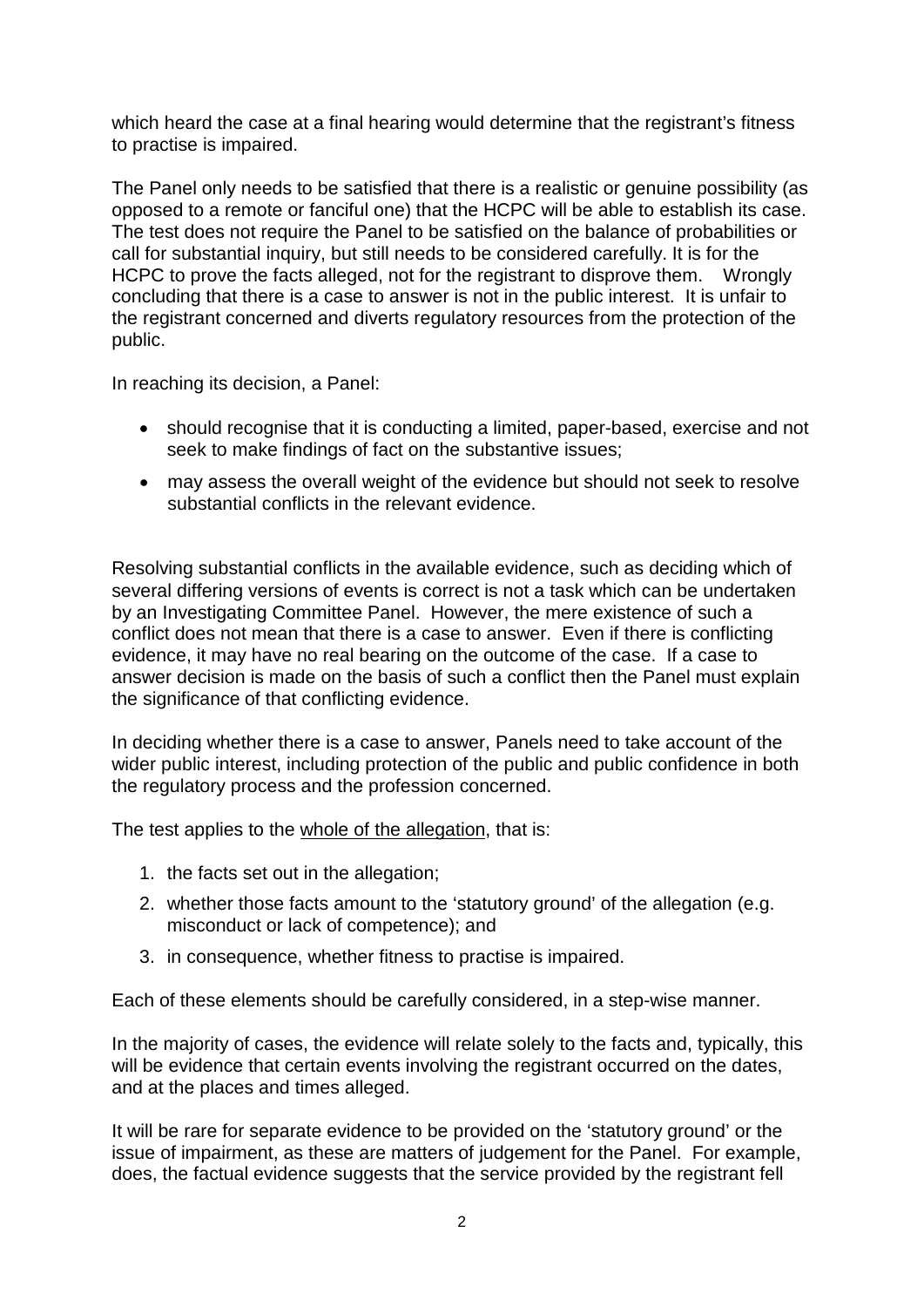below the standard expected of a reasonably competent practitioner or that the registrant's actions constitute misconduct when judged against the established norms of the profession.

In reaching that decision the Panel may have regard to the HCPC Standards of Proficiency or Standards of Conduct, Performance and Ethics. However, the Panel must remember that a case to answer decision can only be made on the basis that fitness to practise is impaired. Simply establishing that the facts appear to breach those Standards is insufficient.

#### **Impaired fitness to practise**

In deciding whether there is a realistic prospect that fitness to practise is impaired Panels should consider the nature and severity of the allegation.

Registrants do make mistakes or have lapses in behaviour and the HCPC would not be enhancing public protection by creating a 'climate of fear' which leads registrants to believe that any and every minor error or isolated lapse will result in an allegation being pursued against them.

Determining, on the basis of a limited, paper-based exercise, whether there is a realistic prospect of establishing impairment can sometimes be difficult. A useful starting point for Panels is to consider whether the HCPC's case includes evidence which, if proven, would show that the registrant does not meet a key requirement of being fit to practise, in the sense that the registrant:

- is not competent to perform his or her professional role safely and effectively;
- fails to establish and maintain appropriate relationships with service users, colleagues and others; or
- does not act responsibly, with probity or in a manner which justifies the public's trust and confidence in the registrant's profession.

A presumption of impairment should be made by Panels in cases where the evidence, if proven, would establish:

- serious or persistent lapses in the standard of professional services;
- incidents involving:
	- o harm or the risk of harm;
	- o reckless or deliberate acts;
	- o concealment of acts or omissions, the obstruction of their investigation, or attempts to do either;
- sexual misconduct or indecency (including any involvement in child pornography);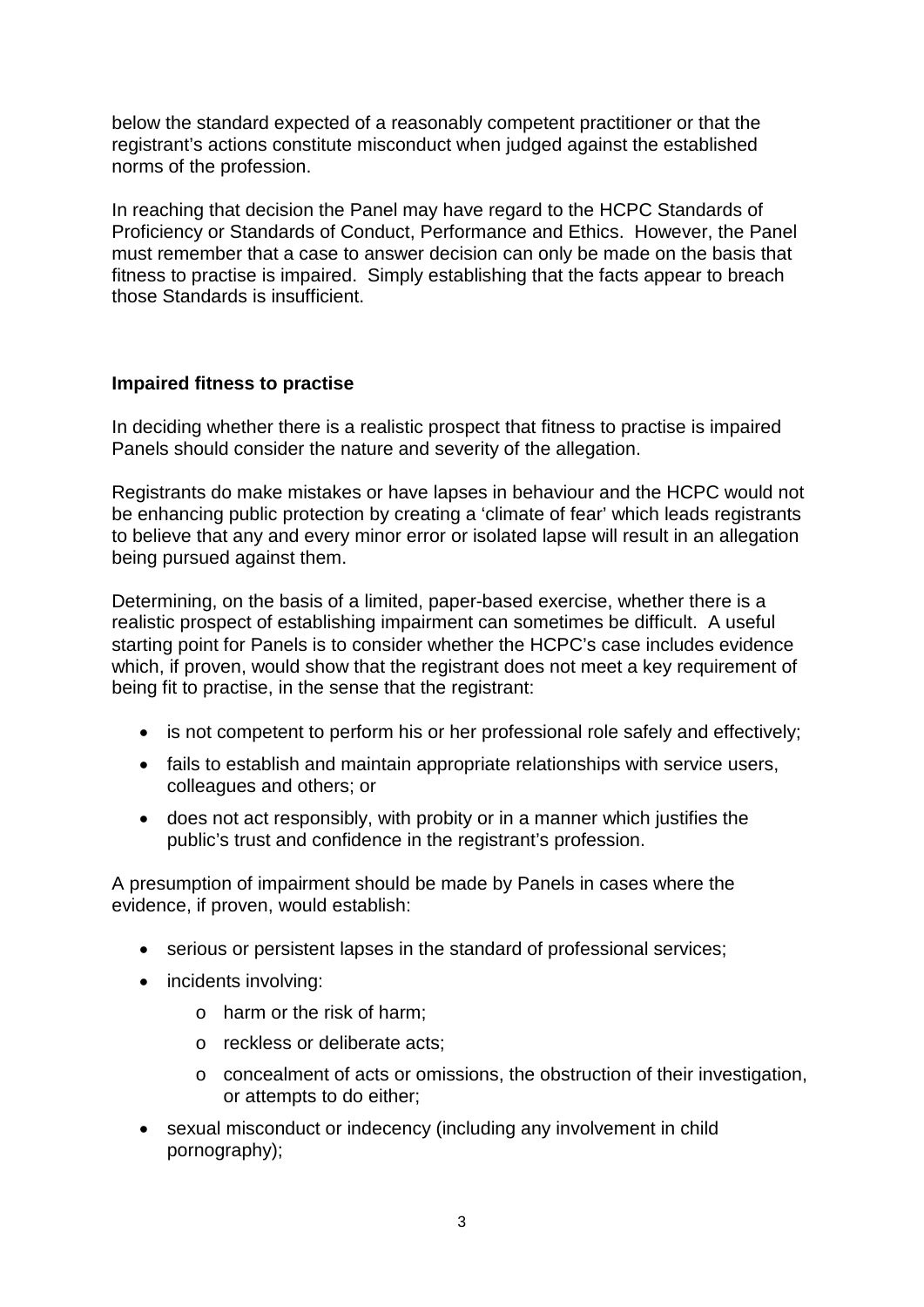- improper relationships with, or failure to respect the autonomy of, service users;
- violence or threatening behaviour;
- dishonesty, fraud or an abuse of trust;
- exploitation of a vulnerable person;
- substance abuse or misuse:
- health problems which the registrant has but has not addressed, and which may compromise the safety of service users;
- other, equally serious, activities which undermine public confidence in the relevant profession.

A finding of impairment is a finding that, based on prior events, there are on-going concerns about a registrant's ability to practise his or her profession, either on a restricted basis or at all. Consequently, Panels should recognise that impairment is unlikely to be found in cases relating to:

- relatively minor issues, where the registrant has acknowledged and has insight into any failings and where local resolution or other remedial action has been taken;
- employment issues which do not compromise the safety or well-being of, service users, such as lateness or poor time keeping, absence from work or personality conflicts;
- consumer complaints where there is no abuse of the registrant-service user relationship, such as complaints about minor differences in the pricing of goods or services.

#### **Review and amendment of allegations**

In considering whether there is a case to answer, Panels should consider each element of the allegation, to see whether there is evidence to support the facts alleged and whether those facts would amount to the statutory ground and establish that fitness to practise is impaired. Panels should also consider allegations 'in the round' to ensure that they strike the right balance in terms of the case which the registrant must answer.

In doing so, the Panel may need to amend or omit elements of an allegation. As allegations are drafted at an early stage in a dynamic investigative process, it is important that Panels give critical scrutiny to the drafting of allegations put before them, to ensure that they are a fair and proper representation of the HCPC's case and fit for purpose.

If a Panel varies or extends an allegation to a material degree, the registrant concerned should be given a further opportunity to make observations on the revised allegation before a final case to answer decision is made.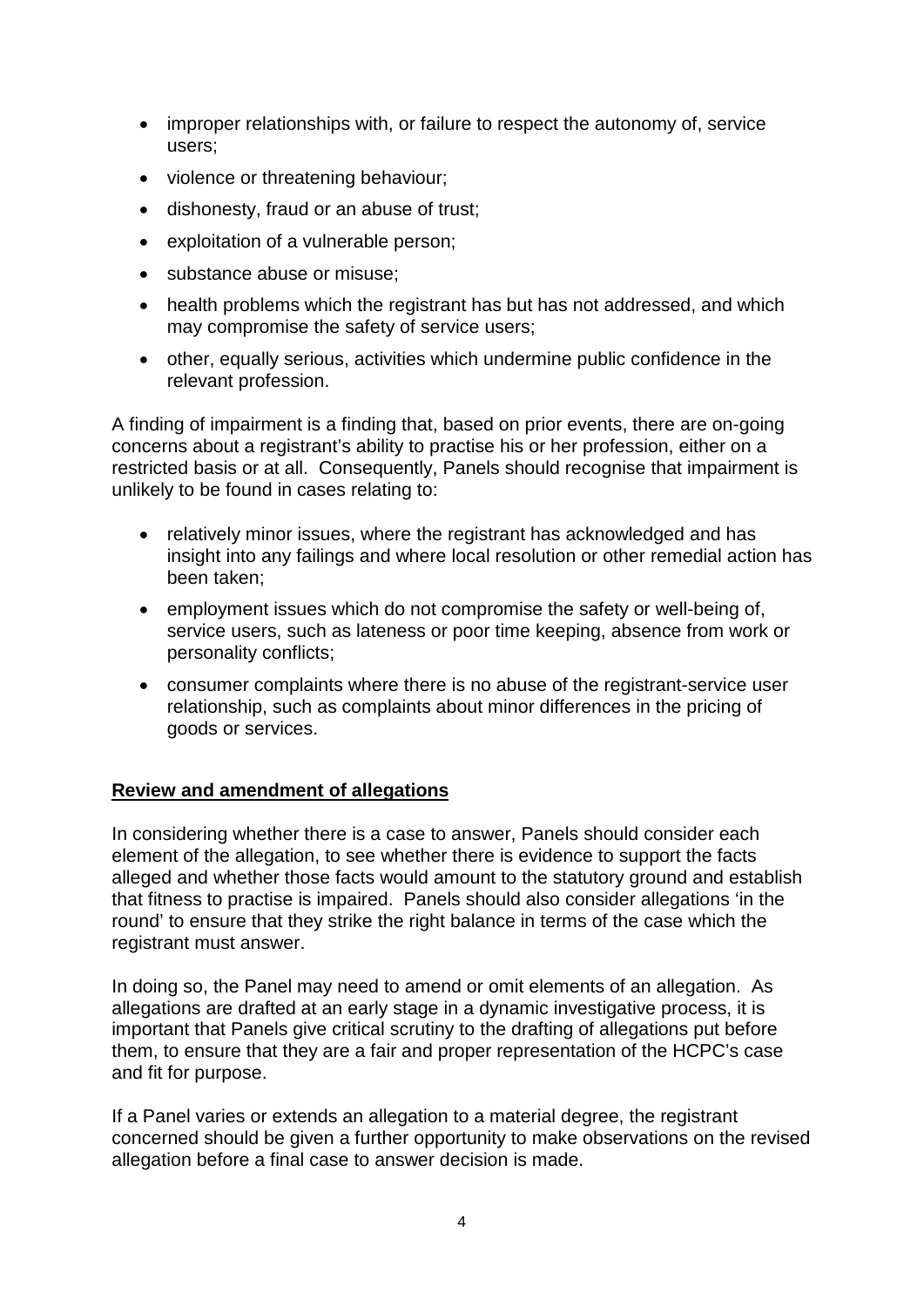Further guidance on the drafting of fitness to practise allegations is set out in the Annex to the HCPC policy document "Allegations: Standard of Acceptance".

#### **No case to answer**

A decision that there is 'no case to answer' should only be made if there is no realistic prospect of a finding of impairment being made at a final hearing, for example, because there is insufficient evidence to substantiate the allegation or the evidence, even if found proved, would be insufficient for the final hearing Panel to make a finding of impairment.

Panels should not make decisions on a 'no smoke without fire' basis. If there is a realistic prospect of the facts being proved and the statutory ground being established, but no realistic prospect that impairment will be found, then the case should not proceed further. However, in cases where that issue is in genuine doubt, Panels should adopt a cautious approach at this stage in the process and resolve that doubt by deciding that there is a case to answer.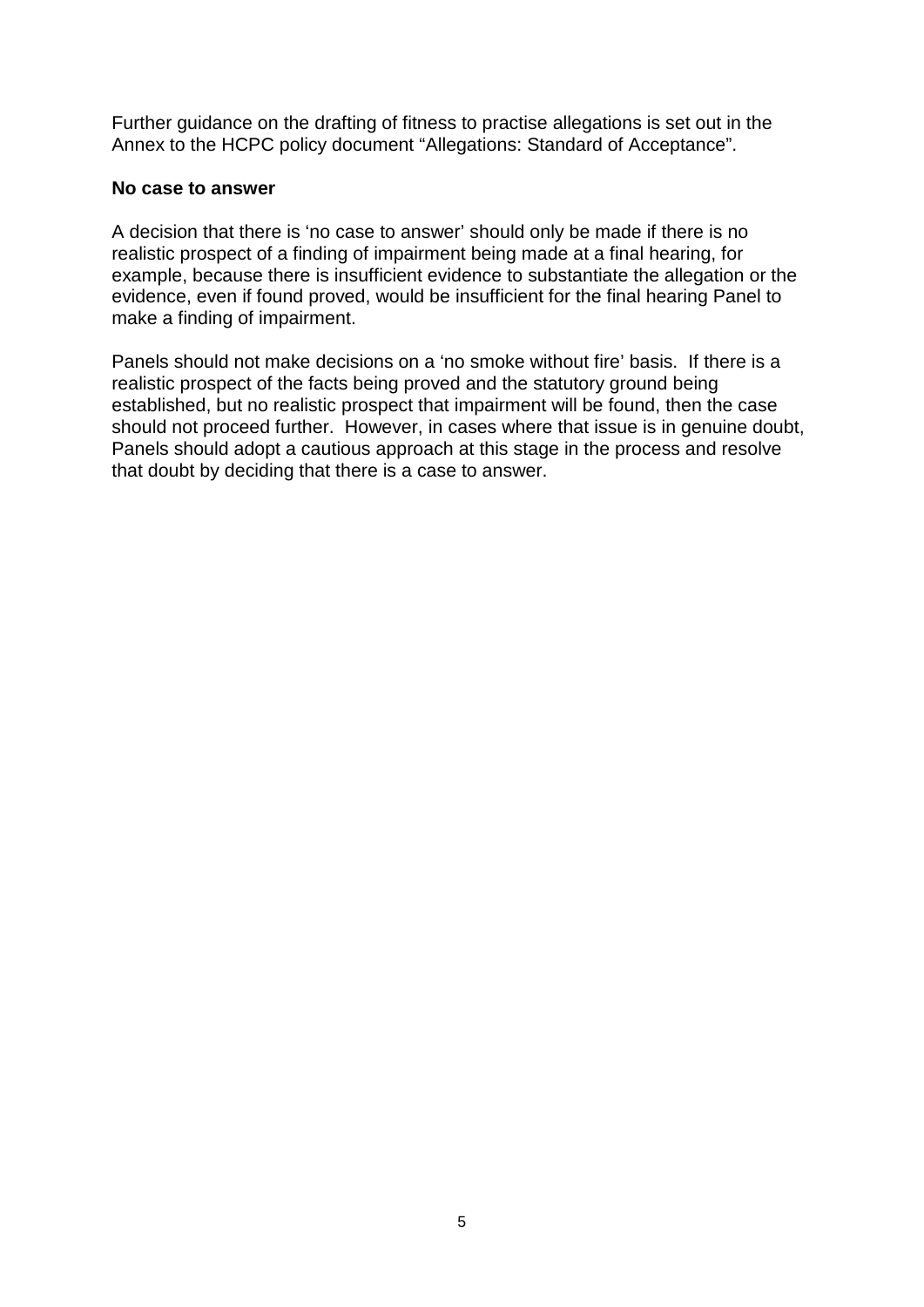# health & care **ncpc** bealth & card

# **PRACTICE NOTE**

### **Discontinuance of Proceedings**

This Practice Note has been issued by the Council for the guidance of Practice Committee Panels and to assist those appearing before them.

#### **Introduction**

Occasionally, after the Investigating Committee has determined that there is a 'case to answer' in respect of an allegation, objective appraisal of the detailed evidence which has been gathered since that decision was made may reveal that it is insufficient to sustain a realistic prospect of proving the whole or part of the allegation.

As a public authority, the HCPC should not act in a partisan manner and seek to pursue an allegation which has no realistic prospect of success. Where such a situation arises, the HCPC should discontinue the proceedings.

#### **Discontinuance**

Once a case has been referred to a Panel of the Conduct and Competence Committee or Health Committee, if it is intended to discontinue those proceedings in whole or part, then the appropriate method of doing so is to seek the leave of the Panel to that discontinuance.

A Panel cannot simply agree to discontinuance without due inquiry, as it needs to be satisfied that the decision does not represent 'under-prosecution' on the part of the HCPC. As the Court of Appeal made clear in *Ruscillo v CHRE and GMC,* 1 Panels conducting fitness to practise proceedings:

*"should play a more proactive role than a judge presiding over a criminal trial in making sure that the case is properly presented and that the relevant evidence is placed before it."*

In order to be satisfied that discontinuance is appropriate, a Panel does not need to undertake a detailed inquiry and must take care not to stray too far in considering the evidence, particularly if only part of the allegation is being discontinued. The Panel's task is to ensure that the HCPC has proper grounds for discontinuing the proceedings and has provided an objectively justified explanation for doing so.

 $1$  [2004] EWCA Civ 1356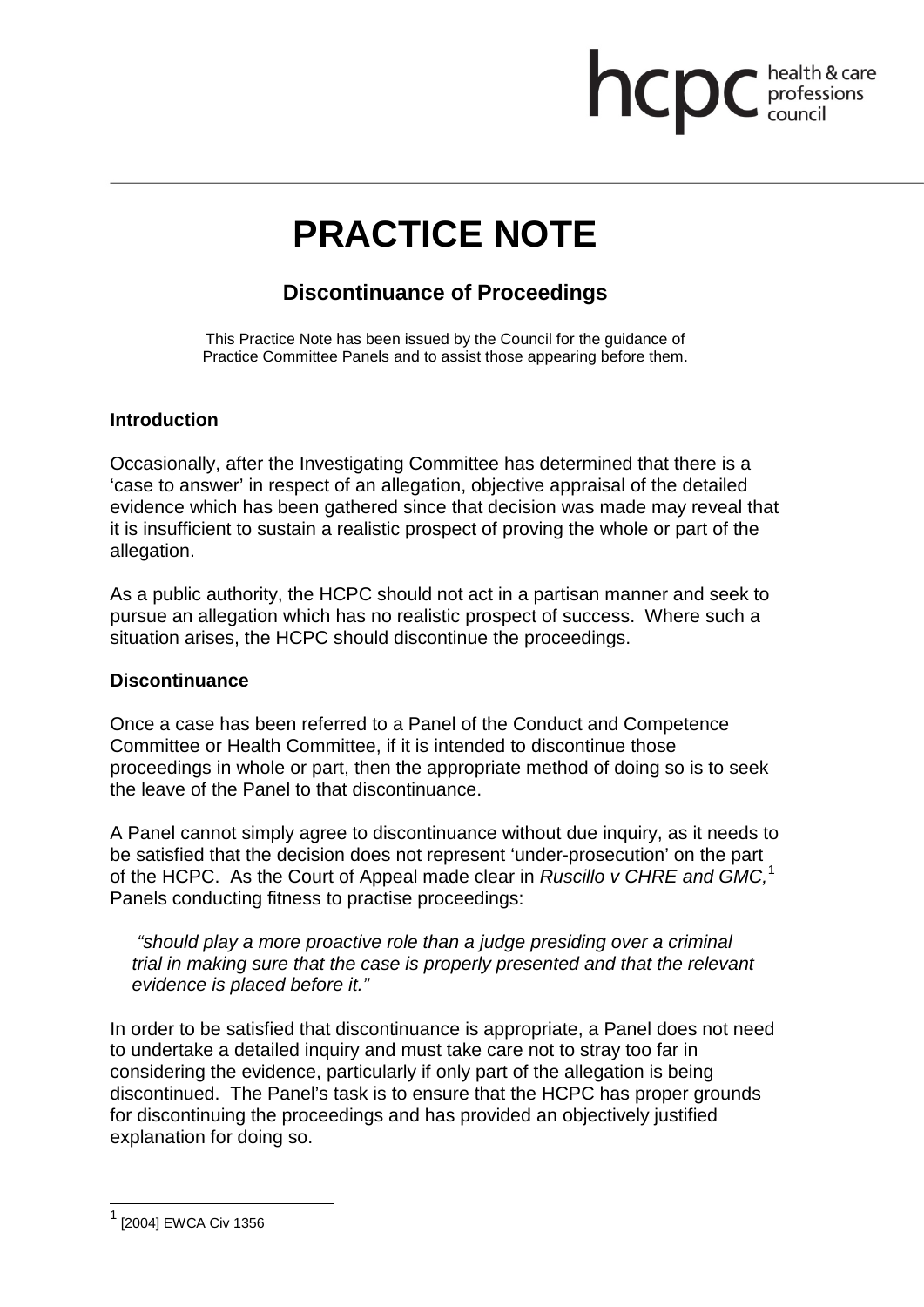If a Panel is asked to discontinue only part of an allegation, it must consider whether what it is being asked to leave in place amounts to a viable allegation. This is particularly important where, for example, the original allegation is based upon a pattern or sequence of events. If the effect of partial discontinuance is to remove some of those events from the fact pattern, the Panel would need to consider whether what remains would be sufficient to establish the statutory ground of the allegation or that fitness to practise is impaired.

If an allegation is partially discontinued, the Panel must also ensure that the revised allegation is coherently drafted and, in particular, that no essential background detail has been removed, as the Panel which hears the revised allegation will not be made aware of that partial discontinuance. $2^2$ 

To a large extent, the nature and scope of the Panel's inquiry will depend upon the explanation which has been provided by the HCPC for the discontinuance. In this regard, HCPC Presenting Officers are expected to assist Panels by providing a clear and evidentially robust explanation of why the decision not to proceed has been taken and why it is justified.

Presenting Officers are reminded that, in considering the prospects of proving an allegation, the HCPC is not required to establish that the allegation is capable of proof to the standard required by the Panel (the balance of probabilities) but must act fairly and justly. Consequently, the Panel will need to be satisfied that the decision not to proceed has been reached either because the HCPC has no realistic prospect of proving the allegation or because there is some other overriding public interest (for example, that a crucial witness or the registrant is seriously ill) which justifies discontinuance.

#### **Further proceedings**

In determining an application for discontinuance, Panels should consider whether the more appropriate decision, as a matter of fairness to the registrant concerned, is to record a formal finding that the allegation is not well founded.

Similarly, as a public authority the HCPC should not make repeated attempts to pursue the same allegation against a registrant. Although fitness to practise proceedings are not subject to a strict 'double jeopardy' rule prohibiting an allegation from being pursued more than once, a decision to discontinue fitness to practise proceedings is one which a registrant should be entitled to regard as final unless the contrary has been made clear to the registrant.

If the decision has been taken on the basis of insufficient evidence and there is the prospect that further proceedings may take place if new and significant evidence comes to light or circumstances arise that require action to be taken in order to protect the public, this should be specifically addressed in the Notice of Discontinuance. A template for such a notice appears in the Annex to this Practice Note.

<sup>2</sup> the discontinued elements of an allegation would be part of the record that is shared with the Professional Standards Authority for audit purposes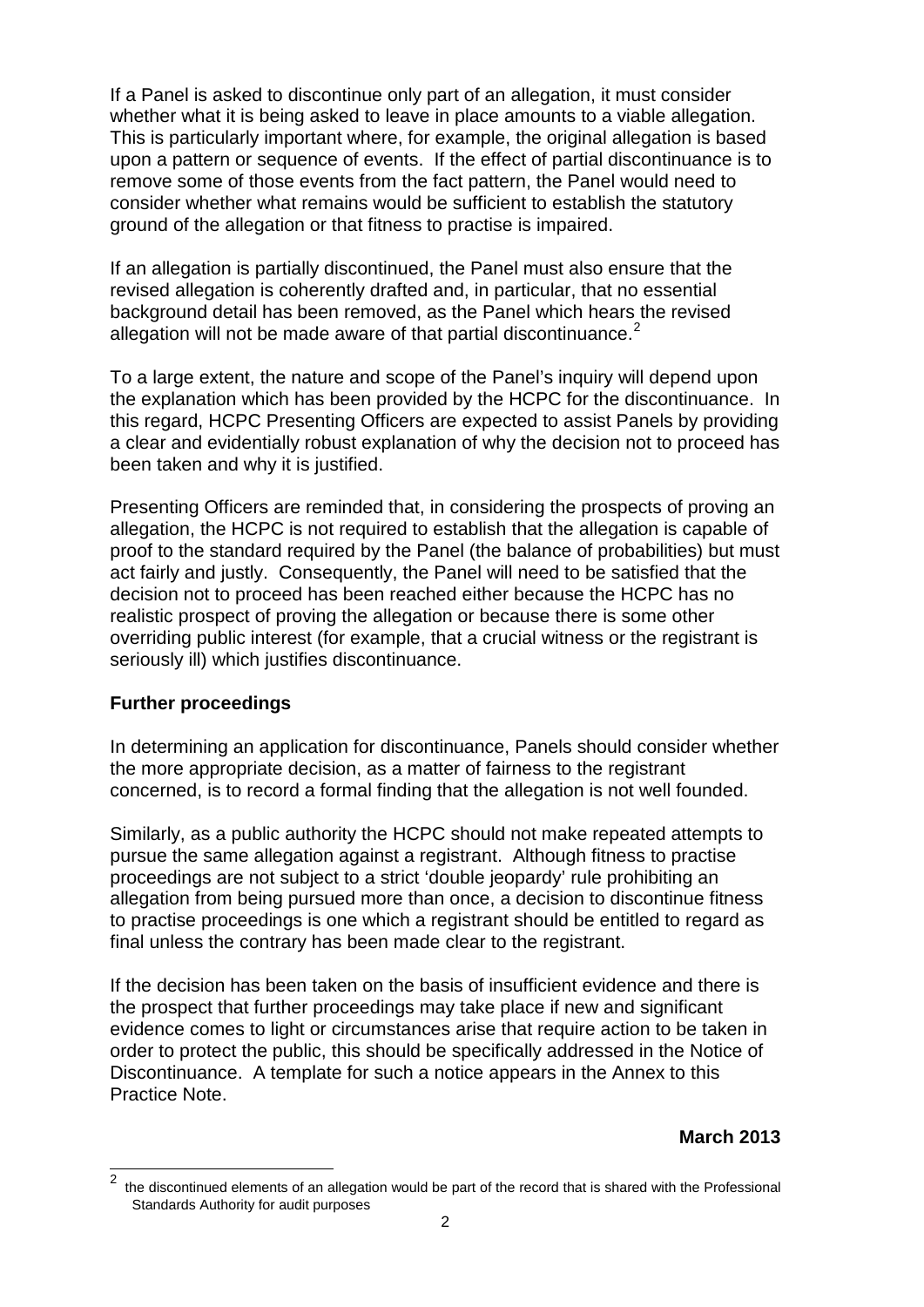# **health & care**

## **[PRACTICE] COMMITTEE**

## **NOTICE OF DISCONTINUANCE**

#### **TAKE NOTICE** that:

On [date] the Investigating Committee, being satisfied that there was a realistic prospect of the Health and Care Professions Council (**HCPC**) proving its case, referred the following allegation(s) (the **Allegation(s)**) against [name] (the **Registrant**) for hearing by the [Practice] Committee:

[set out allegation(s)]

On [date] the HCPC agreed:

- 1. to discontinue all proceedings in relation to [paragraph(s) XXX of] the Allegation(s); and
- 2. that no further proceedings would be commenced in relation to [those paragraphs of] the Allegation(s) or the events giving rise to [it][them] [unless ....]

**AND FURTHER TAKE NOTICE** that the [Practice] Committee, being satisfied upon due inquiry that it is appropriate to do so, consents to the HCPC discontinuing these proceedings.

| Signed: | <b>Panel Chair</b> |  |
|---------|--------------------|--|
|         |                    |  |

Date: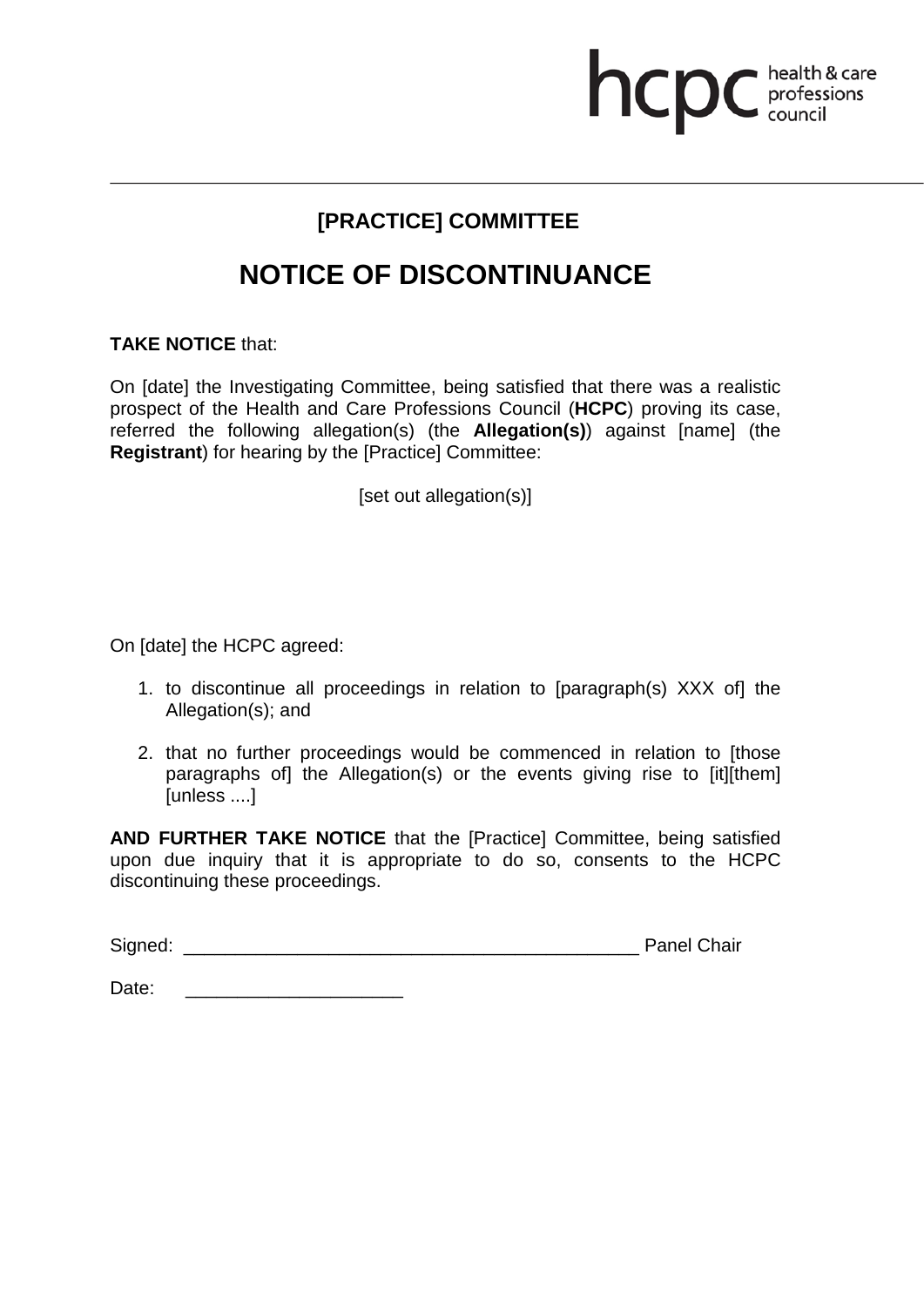# **health & care**

# **PRACTICE NOTE**

## **Interim Orders**

This Practice Note has been issued by the Council for the guidance of Practice Committee Panels and to assist those appearing before them.

#### **Introduction**

Article 31 of the Health and Social Work Professions Order 2001<sup>1</sup> (the 2001 Order) sets out the procedure by which a Practice Committee Panel may make an interim order, to take effect either before a final decision is made in relation to an allegation or pending an appeal against such a final decision.

A Panel may only make an interim order if it is satisfied that:

- it is necessary for the protection of members of the public;
- it is otherwise in the public interest; or
- it is in the interests of the registrant concerned;

for that person's registration to be suspended or to be made subject to conditions.

#### **Types of order**

An interim order may be either:

- an interim **conditions of practice** order which imposes conditions with which the registrant must comply for a particular period of time; or
- an interim **suspension** order which directs the Registrar to suspend the registrant's registration for a particular period of time.

An interim order has effect immediately and its duration should be set out in the order but cannot be for more than eighteen months.

#### **When orders may be made**

A Panel of the **Investigating Committee** may make an interim order:

 $1$  SI 2002/254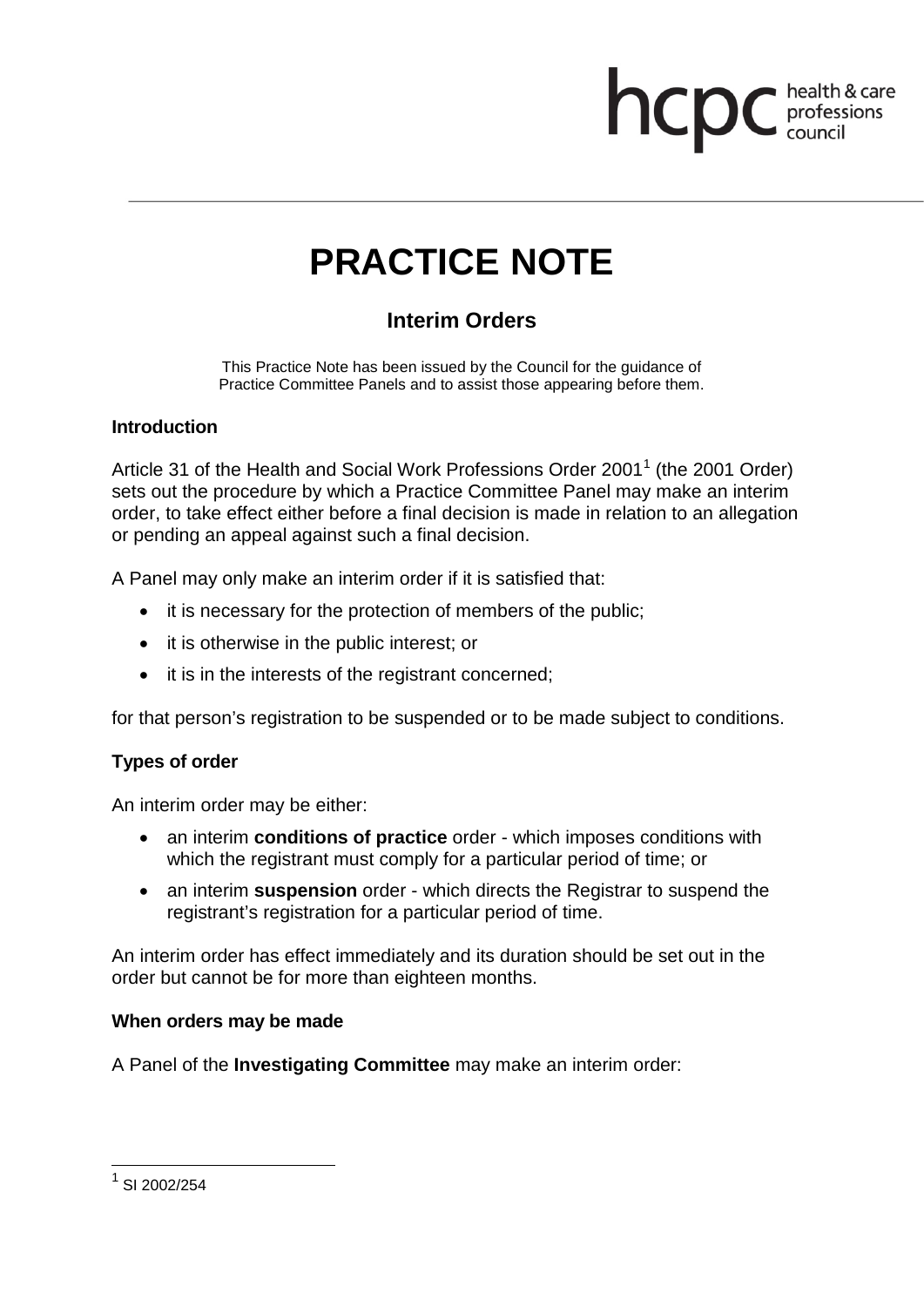- when an allegation has been referred to that Committee, but it has not yet taken a final decision in relation to the allegation<sup>2</sup>;
- when, having considered an allegation, it decides that there is a case to answer, and refers that case to another Practice Committee (but the interim order must be made before the case is referred)<sup>3</sup>; or
- when it makes an order that an entry in the register has been fraudulently procured or incorrectly made but the time for appealing against that order has not yet passed or an appeal is in progress.

A Panel of the **Conduct and Competence Committee** or **Health Committee** may make an interim order:

- when an allegation has been referred to that Committee but it has not yet reached a decision on the matter $4$ ; or
- when, having decided that an allegation is well founded, the Panel makes a striking-off order, a suspension order or a conditions of practice order but the time for appealing against that order has not yet passed or an appeal is in progress.

#### **Procedure**

Before a Panel decides that it is appropriate to make an interim order, Article 31(15) of the 2001 Order provides that it must give the registrant concerned the opportunity to appear before it and allow him or her the right to be heard. As with other HCPC proceedings, the hearing will be held in the UK country in which the registrant is registered

In relation to interim orders made whilst an allegation is still pending this will take the form of a separate hearing held solely to consider whether an interim order should be made and, if so, its terms.

Article 31 does not specify any detailed procedural requirements for such hearings but, normally, the registrant should be given seven days' notice of such a hearing unless there are exceptional circumstances which make it necessary for the Panel to hold a hearing at shorter notice.

As interim order proceedings are conducted at short notice, applications to adjourn the proceedings will normally only be considered by the Panel on the day. Given the

 $2$  these proceedings take the form of a separate hearing which will only consider whether an interim order should be imposed. The panel concerned does not take any other action at that hearing.

 $3$  as case to answer decisions are made 'on the papers' and without the registrant being present, this would require the Panel to adjourn without referring the case on, in order to give the registrant an opportunity to appear before the Panel and be heard on whether an interim order should be imposed. In practice this power is not used.

<sup>4</sup> these proceedings take the form of a separate hearing which will only consider whether an interim order should be imposed. The panel concerned does not take any other action at that hearing.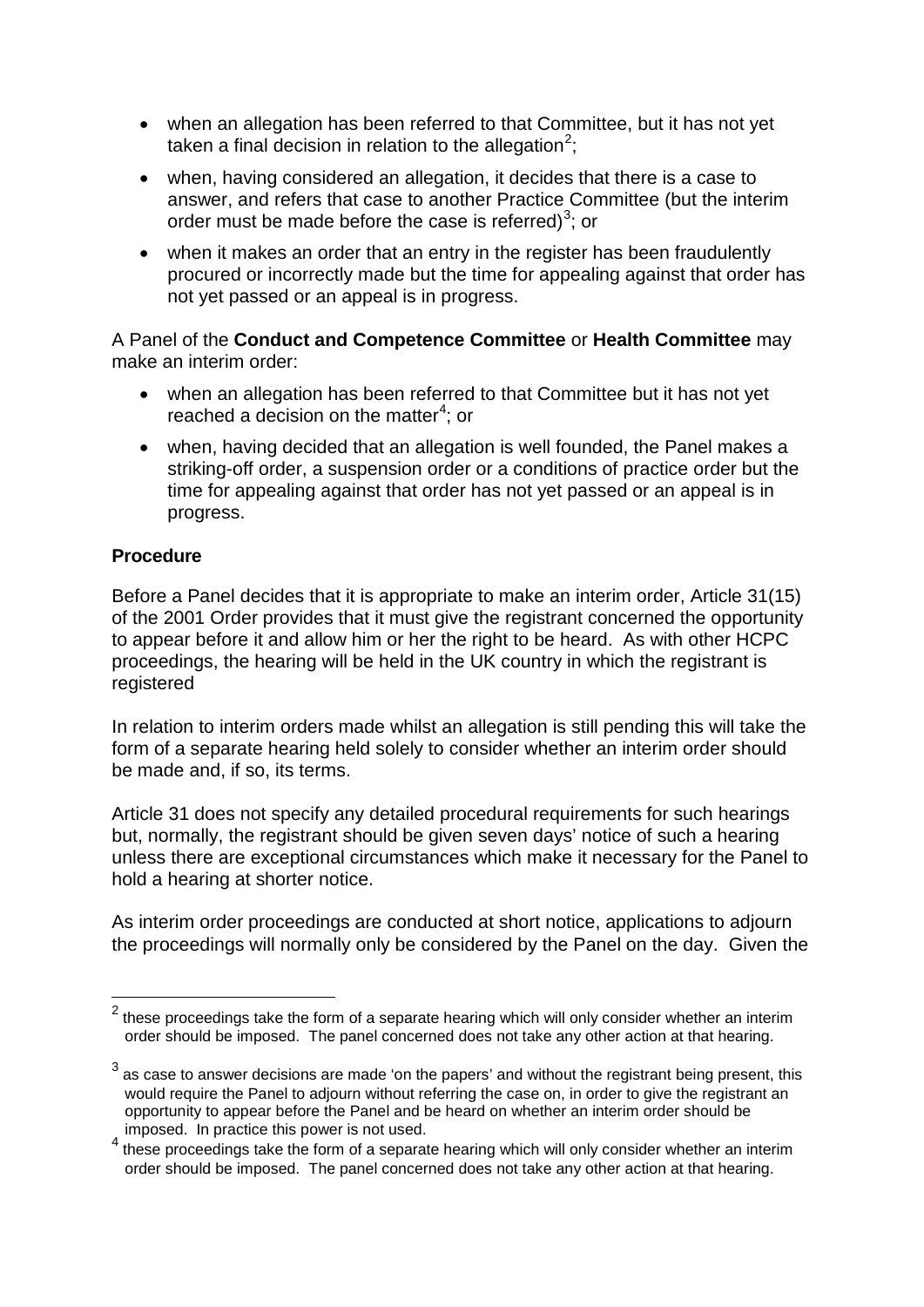nature of interim order applications, adjournments are unlikely to be granted other than in the most compelling circumstances.

In deciding whether to impose an interim order, a Panel will not be in a position to weigh all of the evidence but must act on the information that is available. The appropriate place to consider and weigh all of the evidence in relation to an allegation is when that allegation is being considered at a fitness to practise hearing.

In essence, the Panel's task is to consider whether the nature and severity of the allegation is such that the registrant, if he or she remains free to practise without restraint, may pose a risk to the public or to himself or herself or that, for wider public interest reasons, freedom to practise should be restrained.

In doing so the Panel may have regard to the overall strength of the evidence, whether the allegation is serious and credible and the likelihood of harm or further harm occurring if an interim order is not made.

The decision to issue an interim order is not one that should be taken lightly and will depend upon the circumstances in each case. However, cases in which restraining freedom to practise may be appropriate include those involving serious or persistent competence failures; cases involving violence, sexual abuse or serious misconduct; cases where it appears that the registrant's health means he or she may pose a risk to others or be capable of self-harm; and cases where the broader public interest, such as public confidence in the regulatory process or the profession concerned, may be at risk.

Although this list is not exhaustive, the types of case in which an interim order is likely to be made are:

- cases where, if the allegation is well founded, there is an on-going risk to service users from the registrant's serious lack of professional knowledge or skills;
- cases which may not be directly related to practice but where, if the allegation is well founded, the registrant may pose a risk to service users; for example allegations of indecent assault or where it appears that a registrant with serious health problems is practising whilst unfit to do so;
- cases where, although there may be no evidence of a direct link to practice, the allegation is so serious that public confidence in the regulatory process would be seriously harmed if the registrant was allowed to remain in practice on an unrestricted basis; for example, allegations of murder, rape, the sexual abuse of children or other very serious offences;
- cases where the registrant has breached a conditions of practice order or suspension order previously imposed by a Panel.

A Panel may be asked to impose one or other kind of interim order in a particular case, but will in every case need to consider whether, if it is necessary to impose an order to protect the public, the registrant or the public interest, an interim conditions of practice order will secure the necessary degree of protection. An interim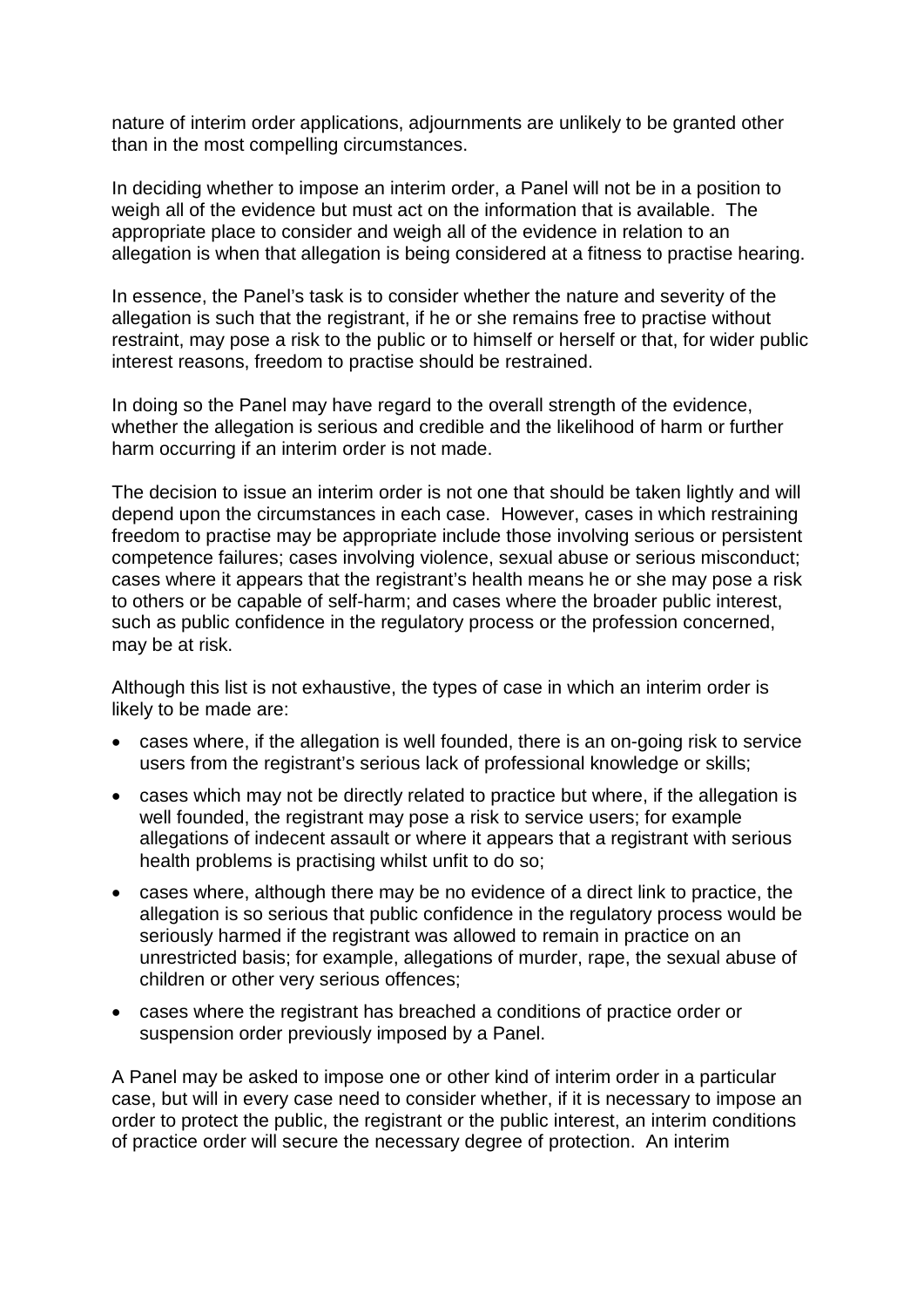suspension order should only be imposed if the Panel regards conditions of practice as being an insufficient safeguard.

In imposing an interim conditions of practice order a Panel must take account of the fact that it has not heard all of the evidence in the case. Therefore it should not impose the kind of conditions which may be appropriate after a case has been heard and the allegation has been determined to be well founded; for example, conditions requiring the registrant to undertake additional training. Consequently, interim conditions of practice are likely to be limited to specific restrictions on practice, for example, not to provide services to children or not to undertake unsupervised home visits.

#### **Interim orders during appeal periods**

Where the Panel is considering imposing an interim order at the conclusion of a final hearing (in order to restrain the registrant's freedom to practise during the appeal period) the decision will be made as part of that hearing and not in separate proceedings.

However, such orders should not be regarded as an automatic outcome to such proceedings and, before imposing such an interim order, the Panel should give the registrant an opportunity to address it specifically on the issue of whether or not an interim order should be made.

#### **Review, variation, revocation and replacement**

Interim orders must be reviewed on a regular basis; as a minimum within six months of the date on which the order was made and then every three months from the date of the preceding review until the interim order ceases to have effect. A registrant may also ask for an interim order to be reviewed at any time if new information becomes available or circumstances change.

If an interim order is replaced by another interim order or extended by the court before it is first reviewed, that first review does need not to take place until six months after the replacement or extension order was imposed. If replacement or extension occurs after the first review, then the next review must take place within three months of the replacement or extension order being imposed.

Orders may be varied or revoked at any time and the person who is subject to the order may also apply to the appropriate court for the order to be varied or revoked. On application by the HCPC, an interim order may be extended for up to 12 months by the appropriate court.

If one type of interim order is replaced by another, the replacement order may only have effect up to the date on which the original order would have expired. (including any time by which the order was extended by a court). The 'appropriate court' is, in England and Wales or Northern Ireland, the relevant High Court and in Scotland, the Court of Session.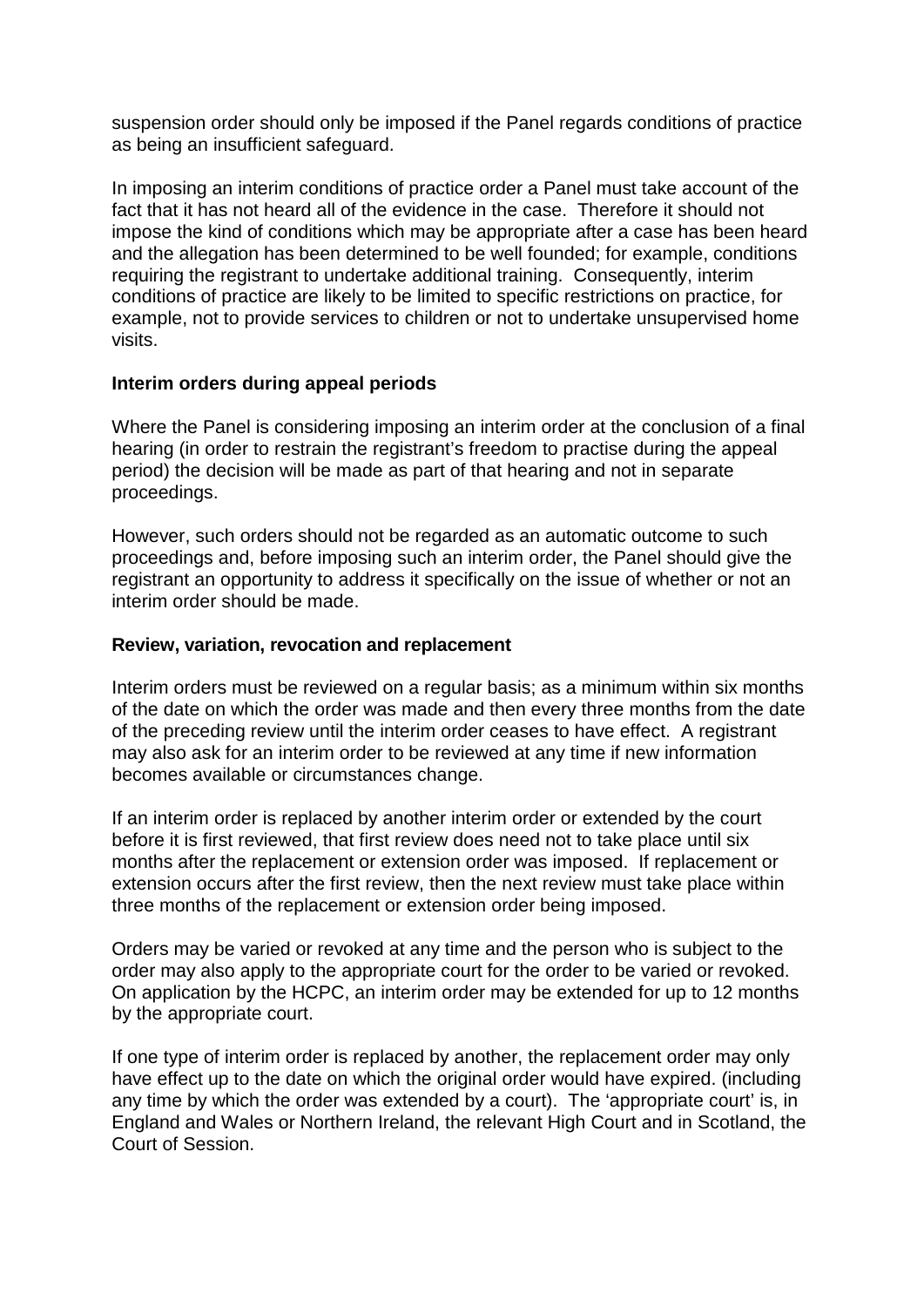#### **Terminating an interim order**

Interim orders can be brought to an end in three ways:

- by the court, on the application of the person who is subject to the order;
- by the Practice Committee currently dealing with the allegation; or
- automatically, when the circumstances under which the order was made no longer exist, namely:
	- o if the order was made before a final decision in respect of an allegation, when that final decision is made (but a further interim order may be made at that time); and
	- o if an order was made after a final decision, to have effect during the 'appeal period', either when that period expires or, if an appeal is made, when the appeal is concluded or withdrawn.

**March 2013**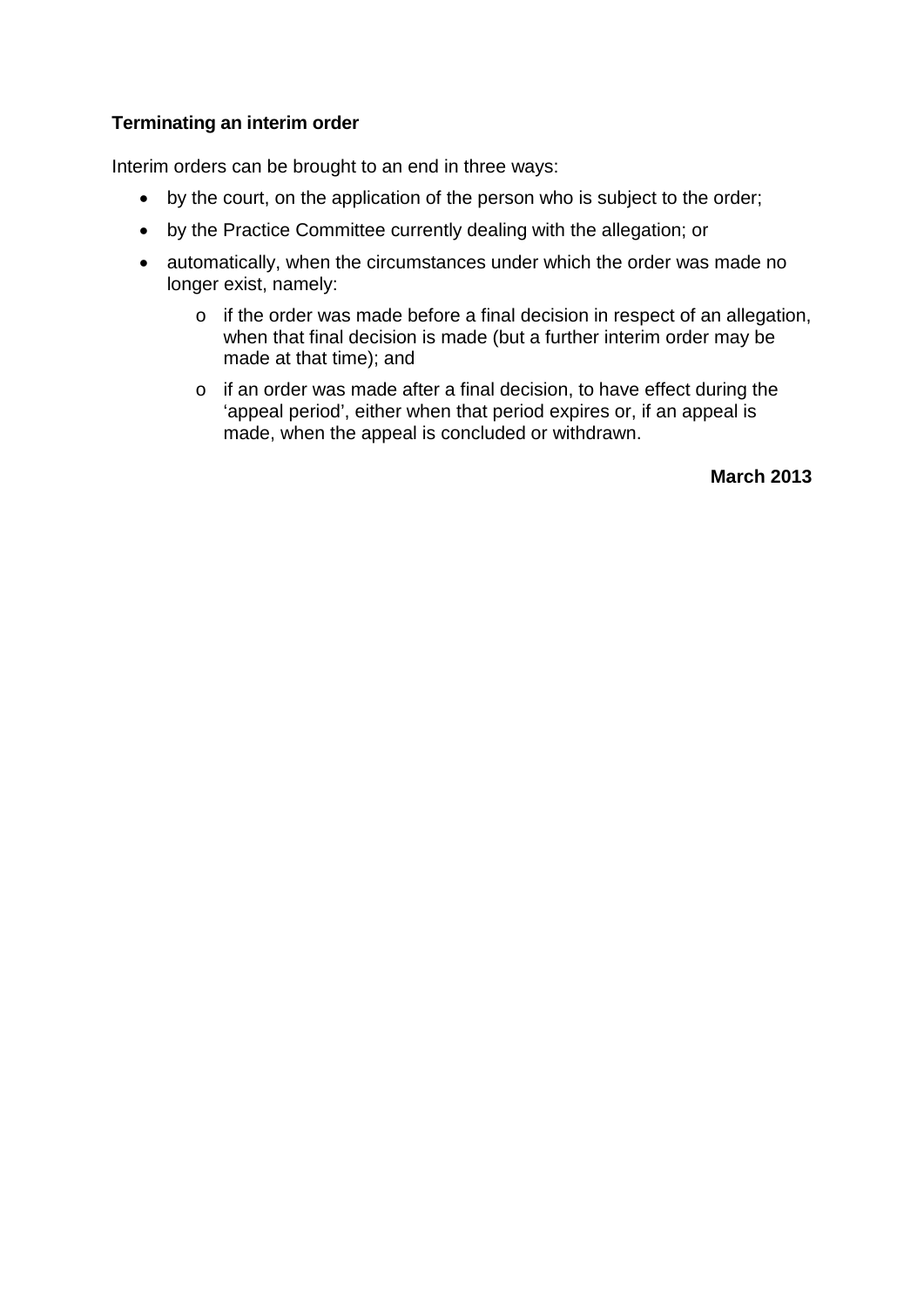# **health & care**

# **PRACTICE NOTE**

### **Postponement and Adjournment of Proceedings**

This Practice Note has been issued by the Council for the guidance of Practice Committee Panels and to assist those appearing before them.

#### **Introduction**

Article 32(3) of the Health and Social Work Professions Order 2001<sup>1</sup> requires Panels to conduct fitness to practise proceedings expeditiously and it is in the interest of all parties, and the wider public interest, that allegations are heard and resolved as quickly as possible. Where a time and venue for a hearing have been set, Panels should always aim to proceed as scheduled. Accordingly, the parties and their representatives should also be ready to proceed.

Panels proceedings should not be postponed or adjourned unless it is shown that failing to do so will create a potential injustice. Requests for postponements or adjournment made without sufficient and demonstrated reasons to justify them should not be granted.

#### **Postponements and adjournments**

In relation to the HCPC fitness to practice proceedings, a distinction is made between a postponement and an adjournment in that:

- **postponement** is an administrative action which may be taken on behalf of a Practice Committee by the HCPC's Head of Adjudication<sup>2</sup> at any time up to 14 days before the date on which a hearing is due to begin; and
- **adjournment** is a decision for the Panel or the Panel Chair, taken at any time after that 14 day limit has passed or once the proceedings have begun or are part heard.

#### **Postponements**

An application for a postponement should be made in writing (letter, email or fax) to the Head of Adjudication at the HCPC at least 14 days before the hearing date. The application should set out the background to and reasons for the request and be supported by relevant evidence.

SI 2002/254

<sup>2</sup> ora person nominated by the Head of Adjudication (other than a person who has been involved in the investigation of the case)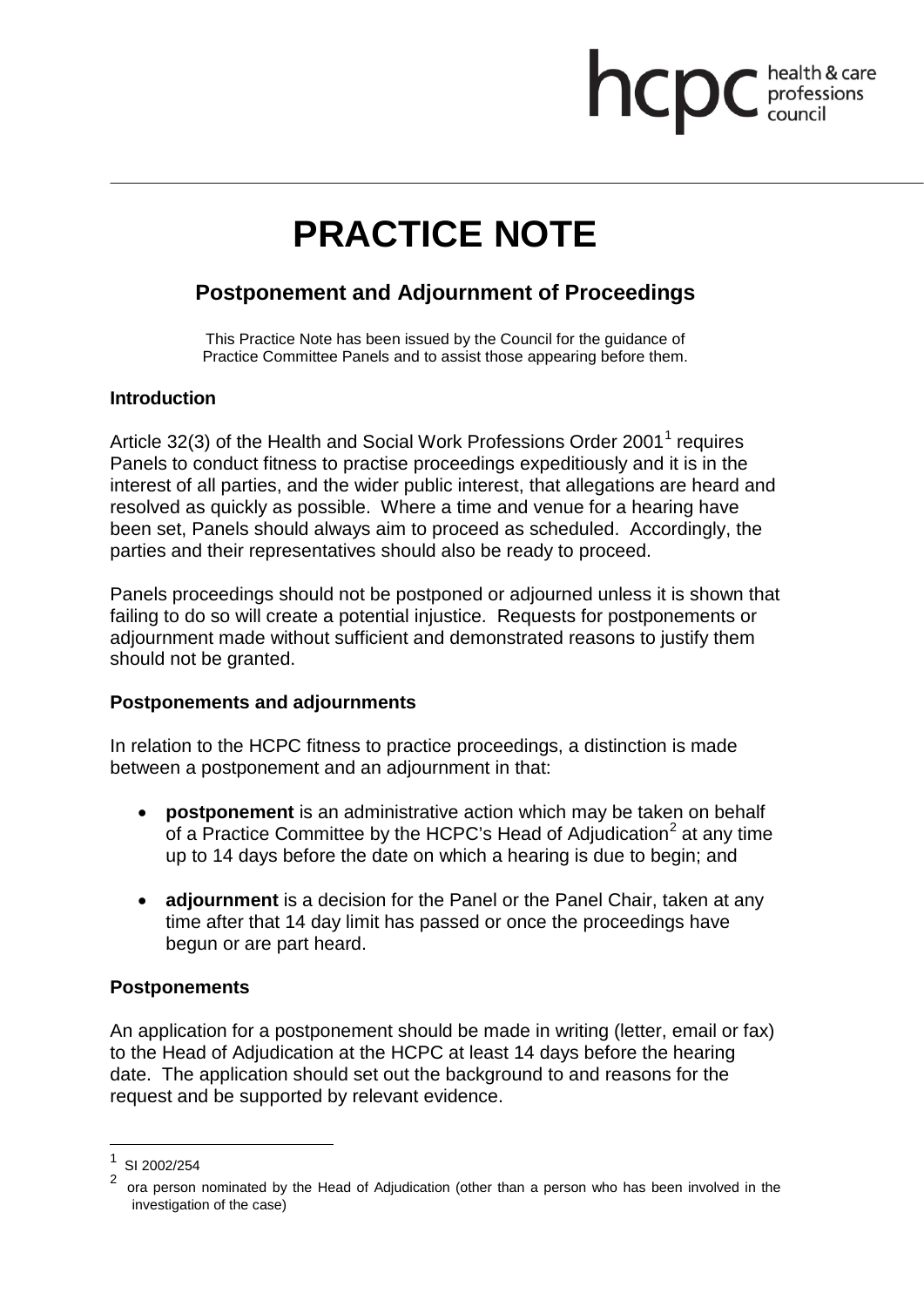In considering postponement requests, the Head of Adjudication will consider whether, in all the circumstances the request is reasonable, taking into account:

- the reasons for the request;
- the length of notice that was given for the hearing;
- the time remaining before the hearing is due to commence; and
- whether the case has previously been postponed.

If a postponement application is refused, the Head of Adjudication will advise the applicant to attend the hearing. The applicant and any representative must do so ready to proceed, but subject to the right to apply to the Panel for an adjournment.

Where a postponement is granted, the Head of Adjudication will seek to agree with the parties suitable alternative dates for the hearing or, where that is not possible, to agree the arrangements which need to be put in place in order for the case to be re-listed for hearing.

#### **Adjournments**

Applications for adjournment should be made in writing as early as possible and, other than in exceptional circumstances, no later than seven days prior to the scheduled date for the hearing. The application must specify the reasons why the adjournment is sought and be accompanied by supporting evidence, such as medical certificates.

Where, due to exceptional circumstances, an application for an adjournment is made less than five working days prior to the date for the hearing, it is unlikely to be considered by the Panel until that scheduled hearing date.

Panels should control and decide all requests for adjournments. In determining whether to grant an adjournment, Panels should have regard to the following factors, derived from the decision in *CPS v Picton* (2006) EWHC 1108:

- the general need for expedition in the conduct of proceedings;
- where an adjournment is sought by the HCPC, the interest of the registrant in having the matter dealt with balanced with the public interest;
- where an adjournment is sought by the registrant, if not granted, whether the registrant will be able fully to present his or her defence and, if not, the degree to which the ability to do so is compromised;
- the likely consequences of the proposed adiournment, in particular its likely length and the need to decide the facts while recollections are fresh;
- the reason that the adjournment is required. If it arises through the fault of the party asking for the adjournment, that is a factor against granting the adjournment, carrying weight in accordance with the gravity of the fault. If that party was not at fault, that may favour an adjournment. Likewise if the party opposing the adjournment has been at fault, that will favour an adjournment;